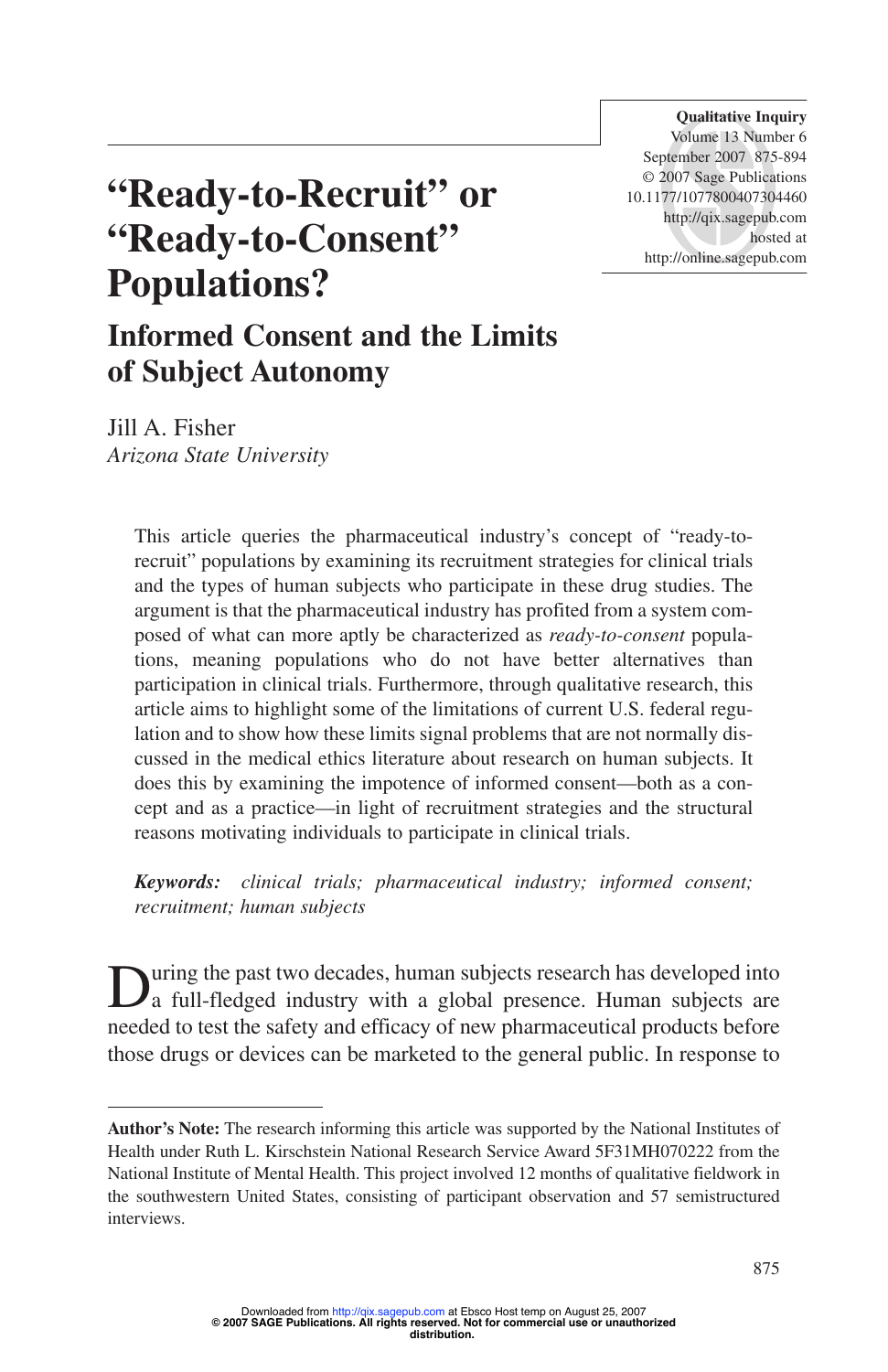the pharmaceutical industry's demand for human bodies, companies have emerged specializing in finding the right bodies for clinical studies (Epstein, 2007; Fisher, 2005). These companies—contract research organizations (CROs) and central patient recruitment firms—promise increased efficiency in filling clinical trials in order for pharmaceutical companies to get their products to market faster. <sup>1</sup> Although the implications of these companies for the commercialization of science and for the ethics of human subjects research have begun to be discussed in academic scholarship (Mirowski & Van Horn, 2005; Petryna, 2006), there has not been a close examination of the adequacy of current U.S. federal regulation for safeguarding human subjects within this emergent industry.

This article centers on one particular framing of human subjects—both in the United States and globally—as populations that are "ready to recruit" for clinical trials. This language mobilized by the pharmaceutical industry and ancillary clinical trial companies suggests a view of the public as composed of potential human subjects who can be motivated to participate in clinical trials given the invitation to do so. Moreover, it signifies a strategy by the pharmaceutical industry to capitalize on the political and economic conditions that disadvantage populations around the world. In short, the current clinical trials industry takes advantage of disenfranchised populations by offering these groups limited and problematic access to health care in exchange for their bodies as testing sites for new products (Fisher, 2005).

Discussions about populations being "ready to recruit" for clinical trials have emerged as part of a justification for a broader shift in the sites where the clinical development of pharmaceutical products takes place. Since 1990, the pharmaceutical industry has shifted the bulk of its clinical research away from academic medical centers in the United States to for-profit clinics around the world. <sup>2</sup> This relocation of clinical trials to the private sector has been motivated by the industry's desire to cut drug development costs and speed new products to market (Rainville, 2002). Although the private sector may indeed be a cheaper, quicker place to conduct drug studies, the benefit of this new setting has been framed in terms of the availability of human subjects to participate in clinical research. <sup>3</sup> The underlying logic of this approach has been to stop waiting for potential human subjects to come to clinical trials (i.e., to university hospitals) and instead to take the clinical trials directly to the appropriate patient populations (e.g., to private practices and local hospitals). Thus, the world—in this view—is made up of potential human subjects who, with the right marketing approach, are ready to be recruited into drug studies.

To underscore the importance of this rhetoric surrounding human subjects, this article queries the concept of "ready-to-recruit" populations by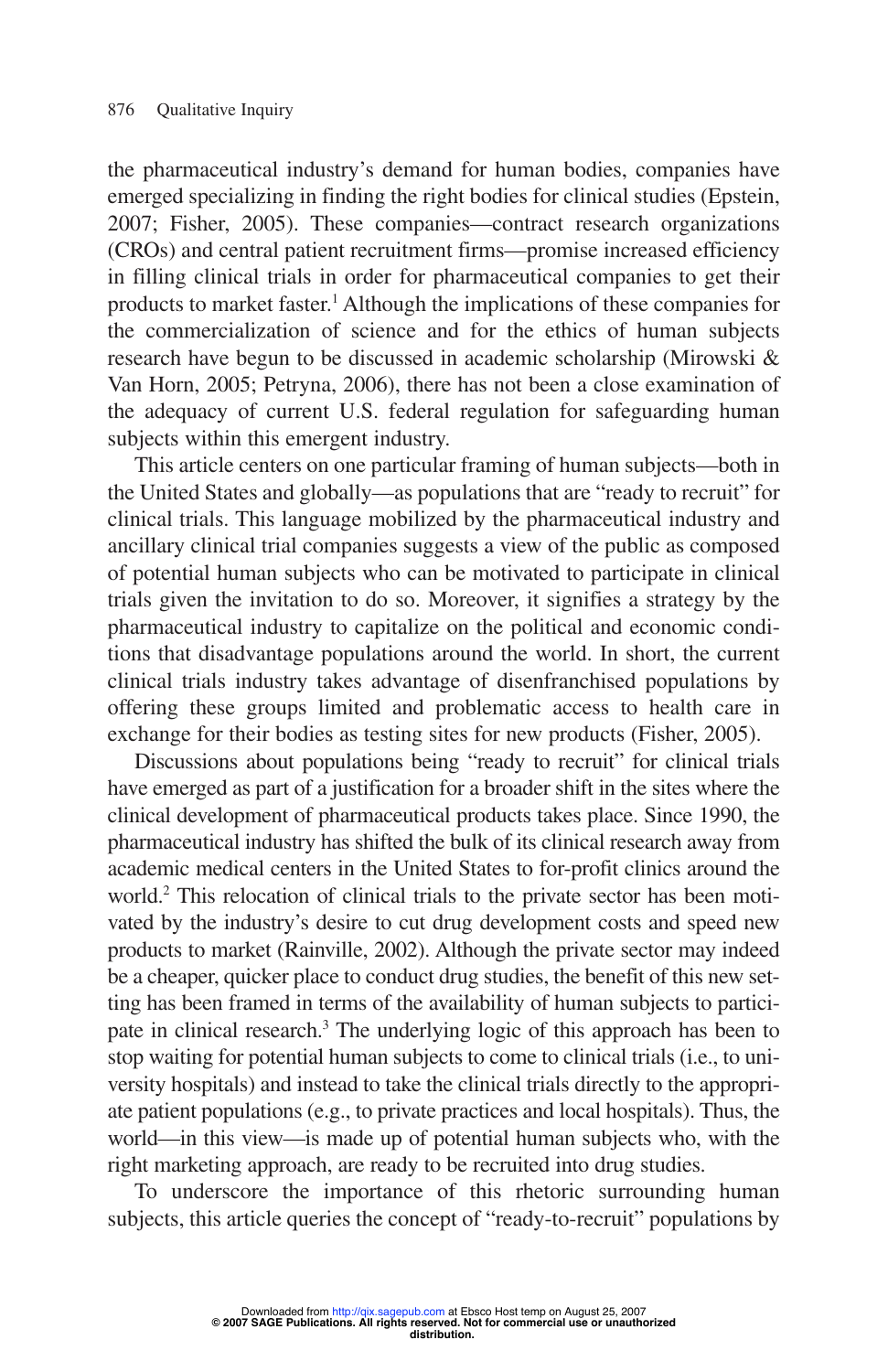examining not only recruitment strategies but also the types of human subjects participating in clinical trials. Specifically, I describe common advertising practices, including a lengthy discussion of a television advertisement designed to recruit potential subjects into an asthma study. Next, drawing on extensive qualitative field research, I relate three case stories of individuals who participated in clinical trials for three very different reasons: the desire to find a cure for an intractable disease, a lack of health insurance, and a source of income.

By attending to the messages—both explicit and implicit—that are embedded in recruitment techniques and by illustrating which specific populations actually participate in drug studies, this article argues that the pharmaceutical industry has profited from a system composed of what can more aptly be characterized as *ready-to-consent* populations, meaning populations who do not have better alternatives than participation in clinical trials. My reframing of the same populations is meant to call into question what operates within the industry as a euphemism for the exploitation of certain groups. Furthermore, this article aims to highlight some of the limitations of current U.S. federal regulation and to show how these limits signal problems that are not normally discussed in the medical ethics literature about research on human subjects. I do this by examining the impotence of informed consent both as a concept and as a practice—in light of recruitment strategies and the structural reasons motivating individuals to participate in clinical trials.

# **Recruitment and Informed Consent**

Informed consent as the key to decision making for participation in medical research arose through U.S. federal regulation designed to protect the rights and welfare of human subjects. Emerging in 1981 after nearly a decade of congressional hearings responding to public outcry over abuses of human subjects,4 U.S. regulation aimed to eliminate the deception and coercion of Americans participating in research (Faden & Beauchamp, 1986).<sup>5</sup> The panacea for correcting the problems of the past was symbolized by informed consent and the ethical principle of respect for persons (i.e., autonomy) on which it is based. According to many ethicists, informed consent is the primary basis for determining that a research study is ethical (e.g., Caplan, 1998). Both the federal regulation and the ethical principle are premised on the assumption that individuals act as autonomous beings who make measured decisions about participating in research on the basis of information given to them. Although social scientists as well as feminist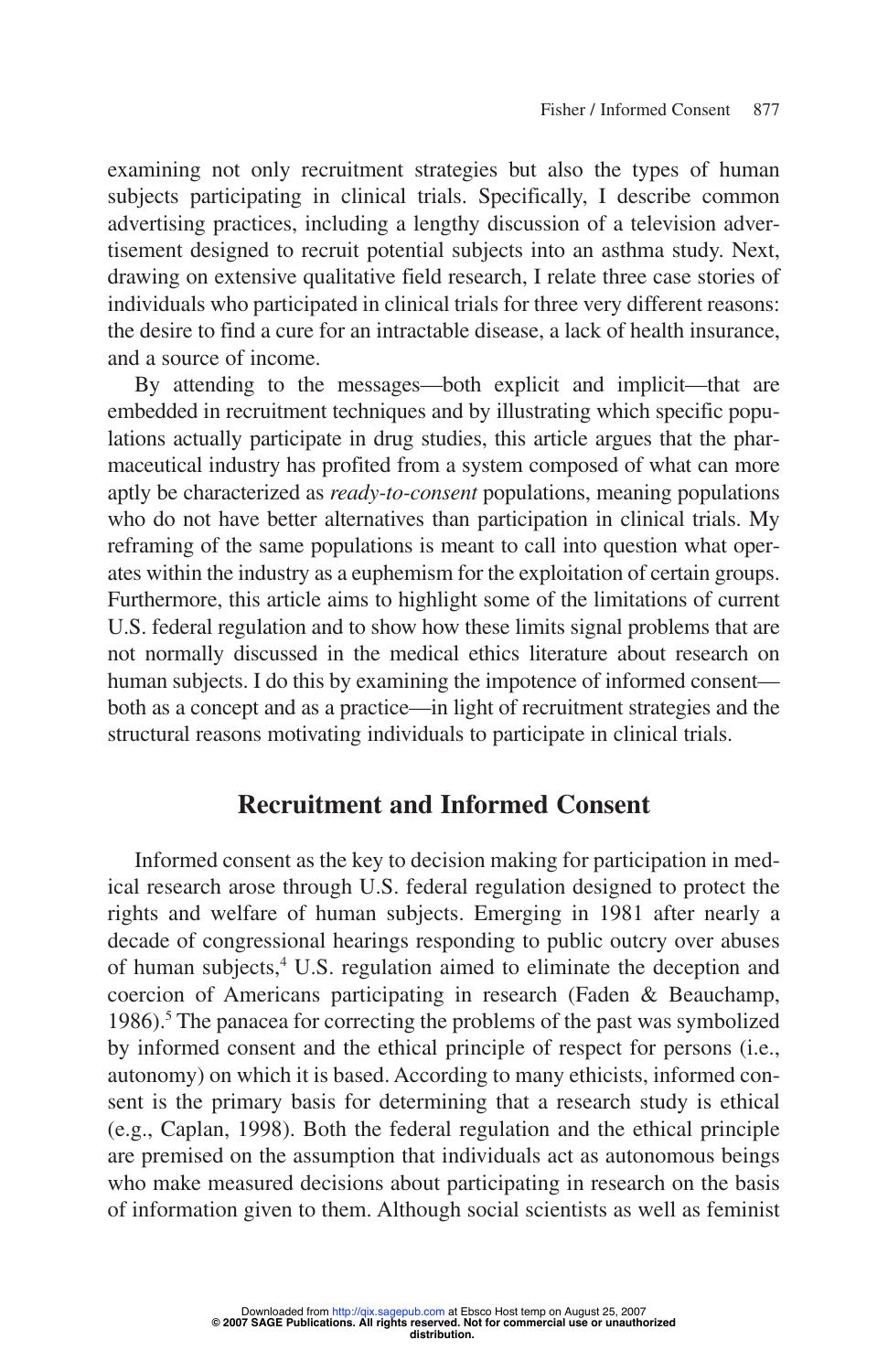bioethicists have criticized this position by arguing that the ethics of human subjects research is much more complex than consent alone (e.g., Corrigan, 2003; Halpern, 2004; Sherwin, 1996; Wolpe, 1998), informed consent and the principle of autonomy have remained the foundations of ethical discourse and practice, especially in the policy-making context.

In fact, the U.S. federal regulation has changed very little in the past 25 years. Informed consent continues to be seen as sufficient protection for human subjects. Perspectives on informed consent, however, have not been entirely static. A recent recommendation from several advisory bodies to the government <sup>6</sup> has been to reenvision informed consent not as a form to be signed but as a process (Institute of Medicine, 2002). The clinical trials industry itself has internalized this new rhetoric surrounding consent and strongly advocates for informed consent to be an ongoing process, one that will aid in the recruitment and—equally important—the retention of human subjects (Anderson, 2004). In this industry view, informed consent should be strategically mobilized in such a way to persuade individuals to enroll in studies and to inform them of their responsibilities to pharmaceutical companies (Fisher, in press).

Another model of informed consent that has been conceptualized by bioethicists envisions human subjects as collaborators in the research process. Robert Veatch (1987), who has significantly contributed to developing this position, advocates for patients and human subjects to be in partnership with physicians and researchers:

The patient as a partner needs to know all those things that a reasonable person would want to know in order to decide whether to participate in the partnership. Reasonable persons who are potential partners in a venture may want to know certain risks and potential benefits, but they may also want to know information that has no bearing whatsoever on potential risks. They may want to know something about the purposes of the study, maybe even something about the theory underlying the innovation. It is no longer a matter of benefits and harms—to either the subject or society—but rather what it takes to decide whether to becomes an active partner in an important enterprise. (Veatch, 1987, p. 9)

This position—as well as other instantiations of it developed by feminist bioethicists (e.g., Sherwin 1998)—is radical in that it attempts to take the ethical principle of autonomy a step beyond consent to encourage human subjects to engage actively in the research enterprise.

Although a collaborative model of research can be highly successful in investigator-initiated studies where the researchers who have conceptualized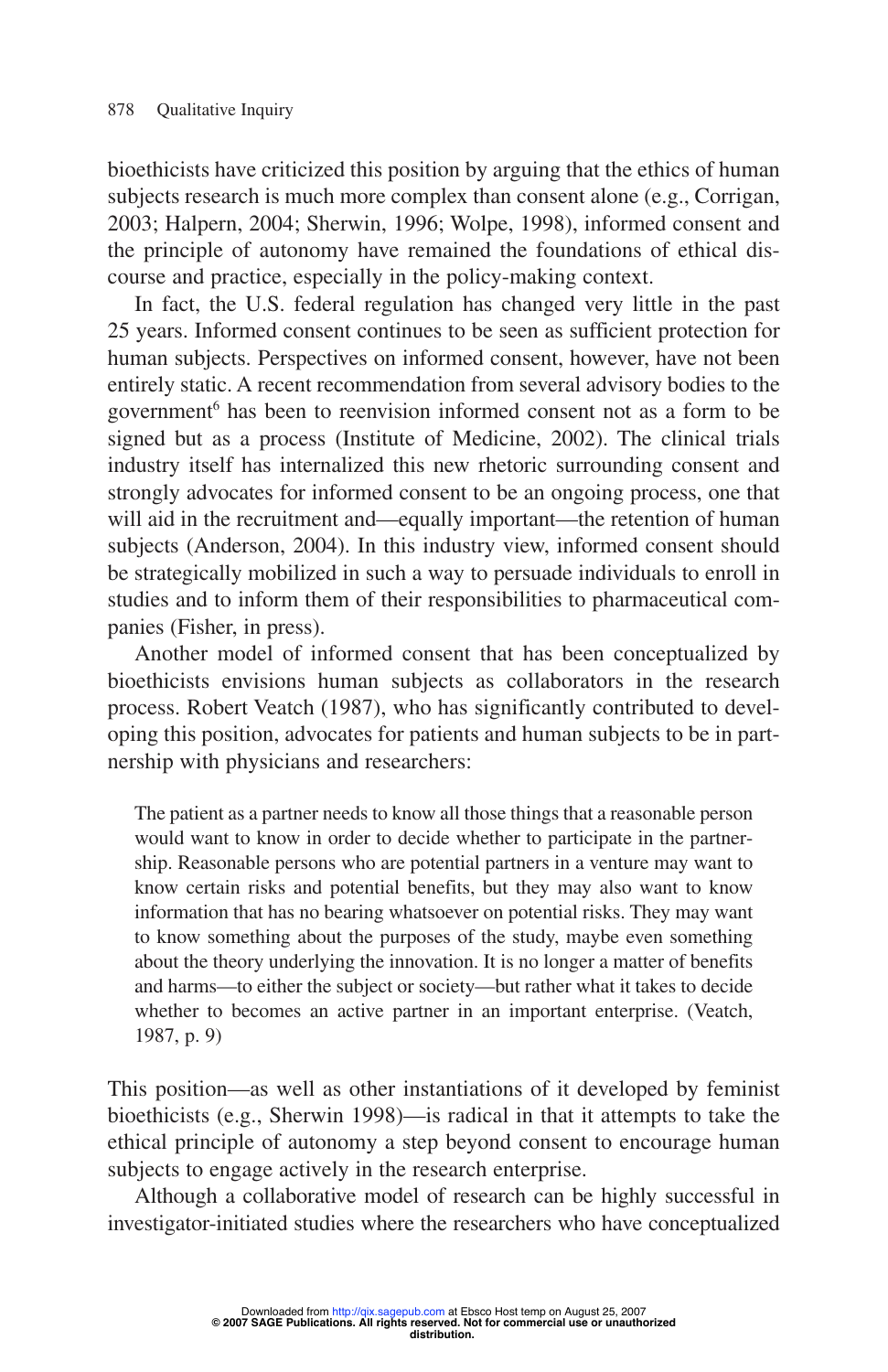the project are directly interacting with human subjects, <sup>7</sup> pharmaceutical clinical trials prove more challenging because the physicians conducting the studies are rarely the ones who have designed them. In addition, pharmaceutical studies emphasize subjects' passive compliance over active investment. Apart from these challenges to meaningful collaboration in pharmaceutical research, the partnership model requires that subjects themselves accept an active role in the research process if offered. This is seldom the case in practice.

In addition, despite reevaluations of the purpose and practice of informed consent, there is generally little recognition of when the process of informing as well as consenting begins. Policy makers and many ethicists assume that informed consent begins when prospective human subjects are directly given information about the research, usually the informed consent form. In other words, informed consent is generally thought to begin in clinical trials when individuals undergo what is called a "screening and consent visit" in the clinic. During this time, those individuals discuss the research with study staff and receive a lengthy informed consent form to sign and date.

What these views of informed consent do not take into account, however, is that most prospective human subjects have already decided to take part in clinical studies before receiving the informed consent forms (Fisher, 2005). This indicates that the process of consent actually begins *before* potential human subjects are informed about the purpose, risks, and benefits of any given study. Thus, the importance of recruitment cannot be underestimated given that potential human subjects are making decisions about participating in clinical trials before they know the details of the studies for which they will volunteer.

Recruitment methods for clinical trials vary from physician referrals to highly specific databases of patients to mass media advertising (Anderson, 2004). With the privatization of clinical trials, recruitment has increasingly been viewed as a science, and many niche-market companies have established themselves as experts in finding human subjects for clinical trials (Epstein, in press). Like direct-to-consumer advertising for marketed drugs, advertising for clinical trials has increased dramatically in the past decade and has consequently increased the visibility of these studies in the United States. In large cities around the country, clinical trials have become a part of everyday life through the public face that advertising for these studies has created. Advertisements appear across a range of venues and media from public transportation and newspapers to radio and television.

The proliferation of clinical trial advertising has reached the point where individuals' understanding of, and expectations about, medical research is rooted in the messages infused in these advertisements (Fisher, 2005). This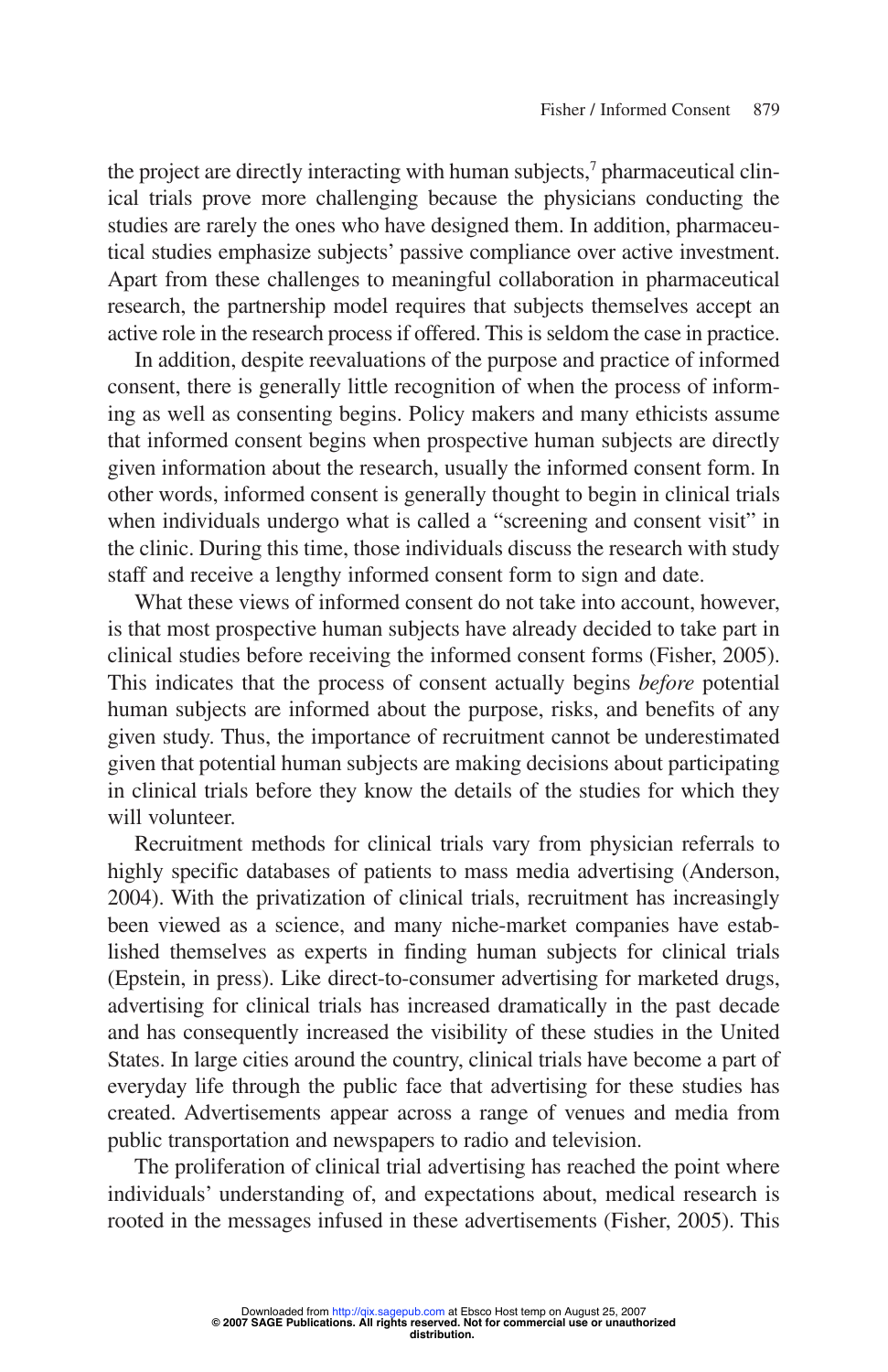is, of course, no accident and is, in fact, part of the process of privatization that clinical trials have been undergoing since the early 1990s. These ads can be said to be not only tools for recruiting human subjects into *specific* clinical trials but also for increasing the public's awareness about participating in clinical trials more generally. <sup>8</sup> This is particularly important to consider when examining the role of recruitment on informed consent.

#### **Analysis of Advertisements**

Advertising strategies as part of clinical trial recruitment serve to shape potential human subjects' decisions to participate in pharmaceutical drug studies. More important, the most prevalent advertisements in the mass media for clinical trials depict common illnesses that tend to be chronic and rarely life threatening. Ads for depression, anxiety, insomnia, and arthritis studies appear with much more frequency than ads for cancer or HIV/AIDS clinical studies. Print ads emphasize that human subjects participating in clinical trials will receive medical evaluations and "study medications" or "investigational medications" at no cost (Figure 1). These ads tend not to communicate very much information but encourage interested parties to "call today!" or "give us a call" at local or toll-free numbers. In contrast, radio and television advertisements are often composed of story lines in which characters inform each other about the possibility of participating in clinical trials. This genre of advertisement communicates on multiple levels about what can be gained and for whom by enrolling in a drug study.

The U.S. Food & Drug Administration (FDA) regulates the content of all advertisements used for recruitment into clinical trials, and it is the responsibility of local or centralized institutional review boards (IRBs) to review each proposed advertisement before it can be made public. Despite this oversight, ads often (intentionally) undermine existing protections for human subjects through the information they do or do not supply. In fact, marketing techniques can be said to privilege a "ready-to-consent" orientation toward recruitment.

One television advertisement for an asthma study epitomizes how misleading information gets communicated about clinical trials. In this ad, two women—one African American and one White—run into each other in a grocery store and discuss an asthma clinical trial for their family members (Figure 2). The following is the text of the television commercial:9

 $[W1 = White$  woman,  $W2 = African$  American woman,  $VO = male$  voice-over] W1: Hi, Nicki.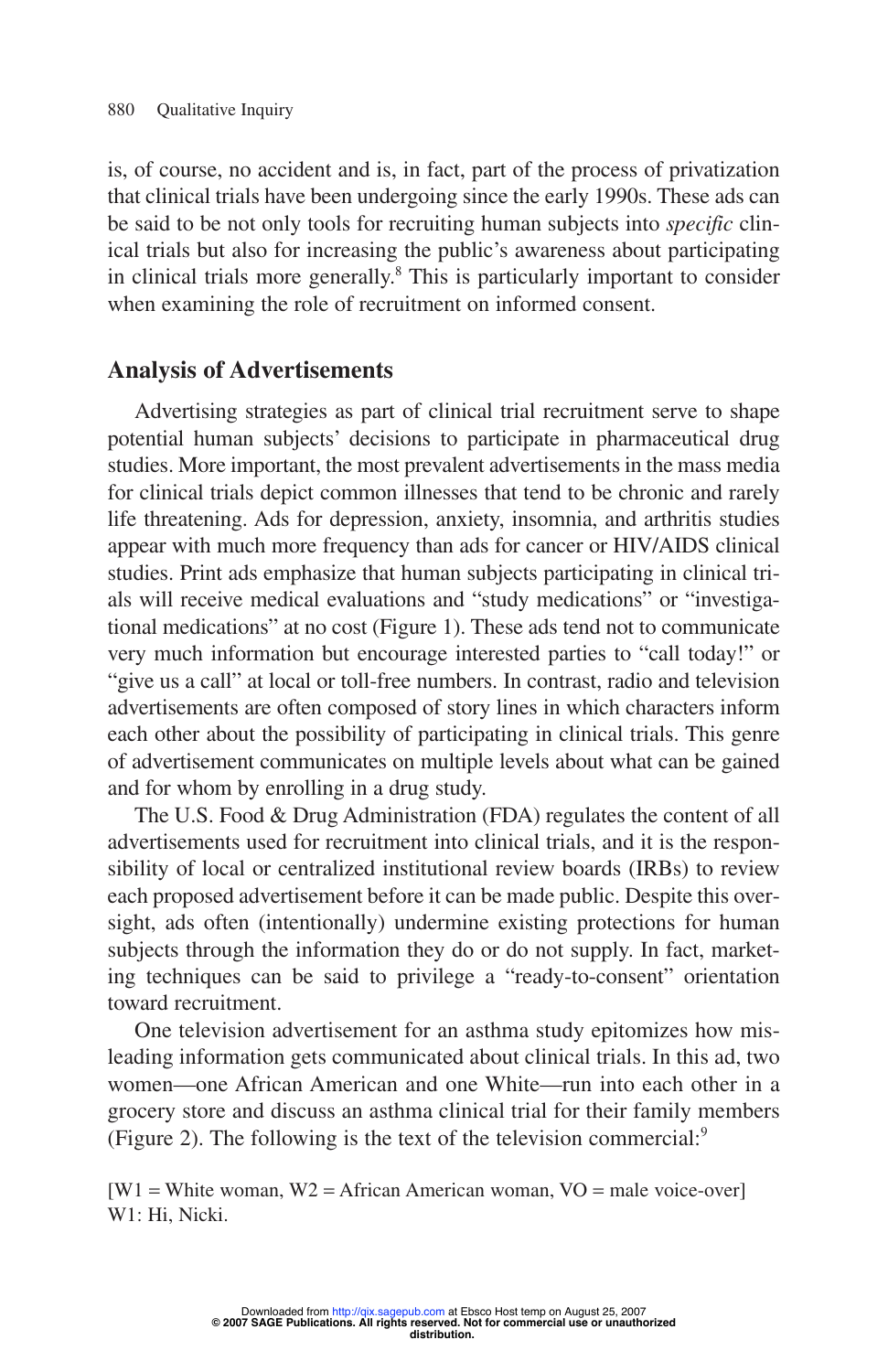



Source: Advertisements provided by Pivotal Research Centers.

W2: Hey, girl, how's things?

W1: Pretty good, except for my youngest Sherry.

W2: What's the matter with Sherry?

W1: Oh, it's her asthma. She can't go anywhere without her inhaler, and it embarrasses her so much.

W2: My husband Anthony, he's the same way, and he's been using his inhaler since he was 12.

W1: Well, has he tried any other treatments?

W<sub>2</sub>: Honey, he's tried all kinds of things!

W1: What are you going to do?

W2: You know, I convinced him to go into an asthma research study.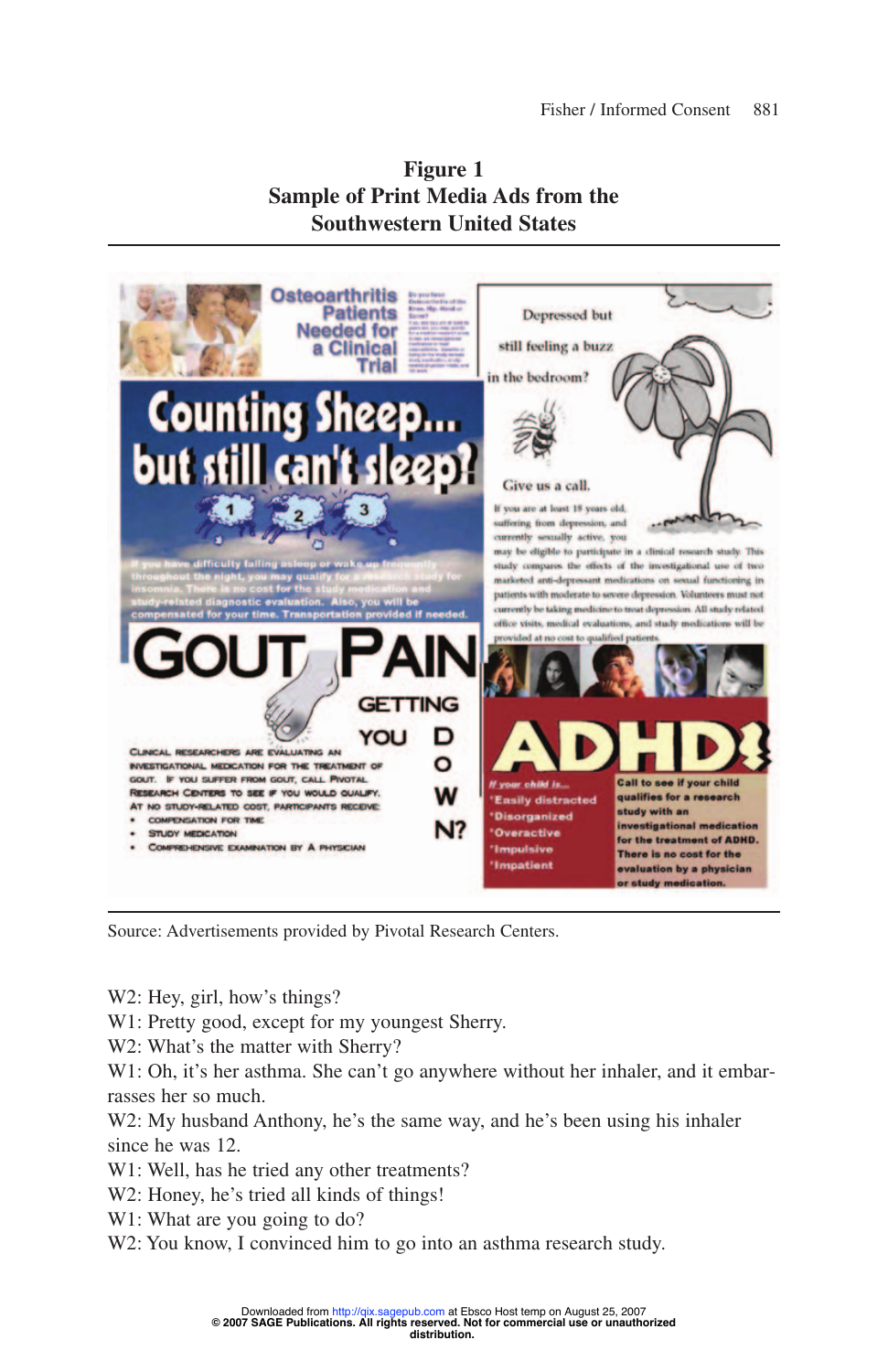

**Figure 2 Still Image From Asthma Ad**

W1: You did what?!

W2: Well, I saw this TV ad. They said they were studying an investigational asthma medication, so I wrote down the 800 number, and I gave them a call. W1: And?

VO: If you're 12 or older and suffer from asthma, call 1–800-XXX-XXXX to enroll in a clinical research study. Participants receive free examination, study medicines, lab and breathing tests, and carfare. Have your medications with you when calling.

W1: Hey, can I get that number? Maybe I can get Sherry enrolled.

W2: I'll call you with it as soon as I get home.

VO: 1–800-XXX-XXXX.

The text of this advertisement alone cannot communicate the enthusiasm of the two women at having a potential solution for their ill family members' problems. In addition, during the voice-over, the text "free examination," "free study medicines," and "free lab and breathing tests" float over a backdrop of fresh produce. In each case, the word *free* is repeated on the screen and appears in a much larger font than the other words.

This ad is particularly interesting because the layered meanings that are communicated about clinical trials are infused with representations of gender, race, and class. What is immediately striking about this advertisement is that the women depicted do not have asthma and are not the population targeted for recruitment into the clinical trial. This is not the same as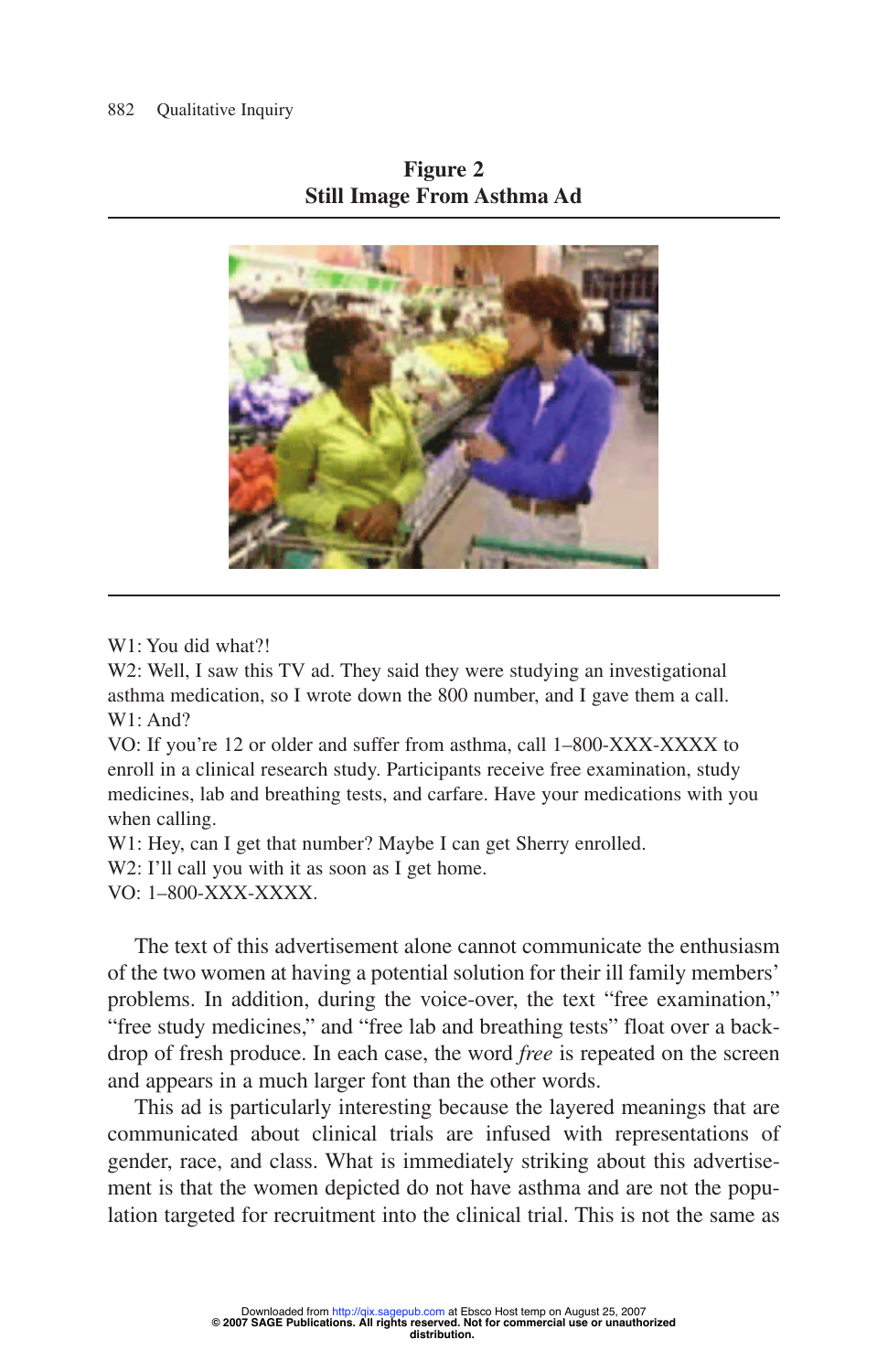saying that they are not the target population for the advertisement itself. In fact, as wives and mothers, they are indeed the right demographic for the marketing message. The implied message is that it is up to women, who care about the health and well-being of their families, to "convince" those in their charge to enroll in clinical studies.

It is also not merely a coincidence that there is an African American woman depicted in this advertisement and that she is the woman who is informing the other about the study. This representation is meant to project to African American viewers that clinical trial participation is the right choice for them too. <sup>10</sup> As for the meanings communicated about class, the television commercial implies that clinical trials are options for middle-class Americans, not just the poor who sign up to be guinea pigs or the rich who are looking for an alternative cancer therapy. Overall, the implicit message of the ad is that participation in research studies is legitimate, even safe enough for children.

The maternal theme is important in that it underscores the ineffectualness of current asthma medications from both medical and psychosocial perspectives. Specifically, one woman's daughter and the other's husband cannot go anywhere without their inhalers, and this is embarrassing to them. The problem is twofold: (a) The inhalers are not physiologically effective because they treat the symptoms rather than the disease, and (b) the inhalers are not socially effective because they are embarrassing—or at least the symptoms of asthma are embarrassing, and the inhaler represents these symptoms. This double failure of standard asthma treatment becomes the women's responsibility for their loved ones.

Seen through the lens of the women seeking better asthma treatments for their families, the advertisement suggests that the study medicine will have better results, both physiologically and psychosocially. The implied promise is that the drug under investigation will be efficacious, safe, and better for asthma sufferers. Although this product may indeed be a better treatment for asthma,<sup>11</sup> the television commercial is misleading because it implies a set of results that are the very purpose of the study itself.

The intent of this optimistic framing of the study medicine is for potential human subjects (or their loved ones) to assume that clinical trials—and this one in particular—do offer magic bullet cures. And, equally important in the ad copy, these results can be had at absolutely no cost to those who participate in the research study. What goes unmentioned in the advertisement and others like it—are the use of placebo versus active drug, the potential risks to the human subjects, and the logistical burden of participating (both for the subjects themselves and for family members accompanying them to study visits).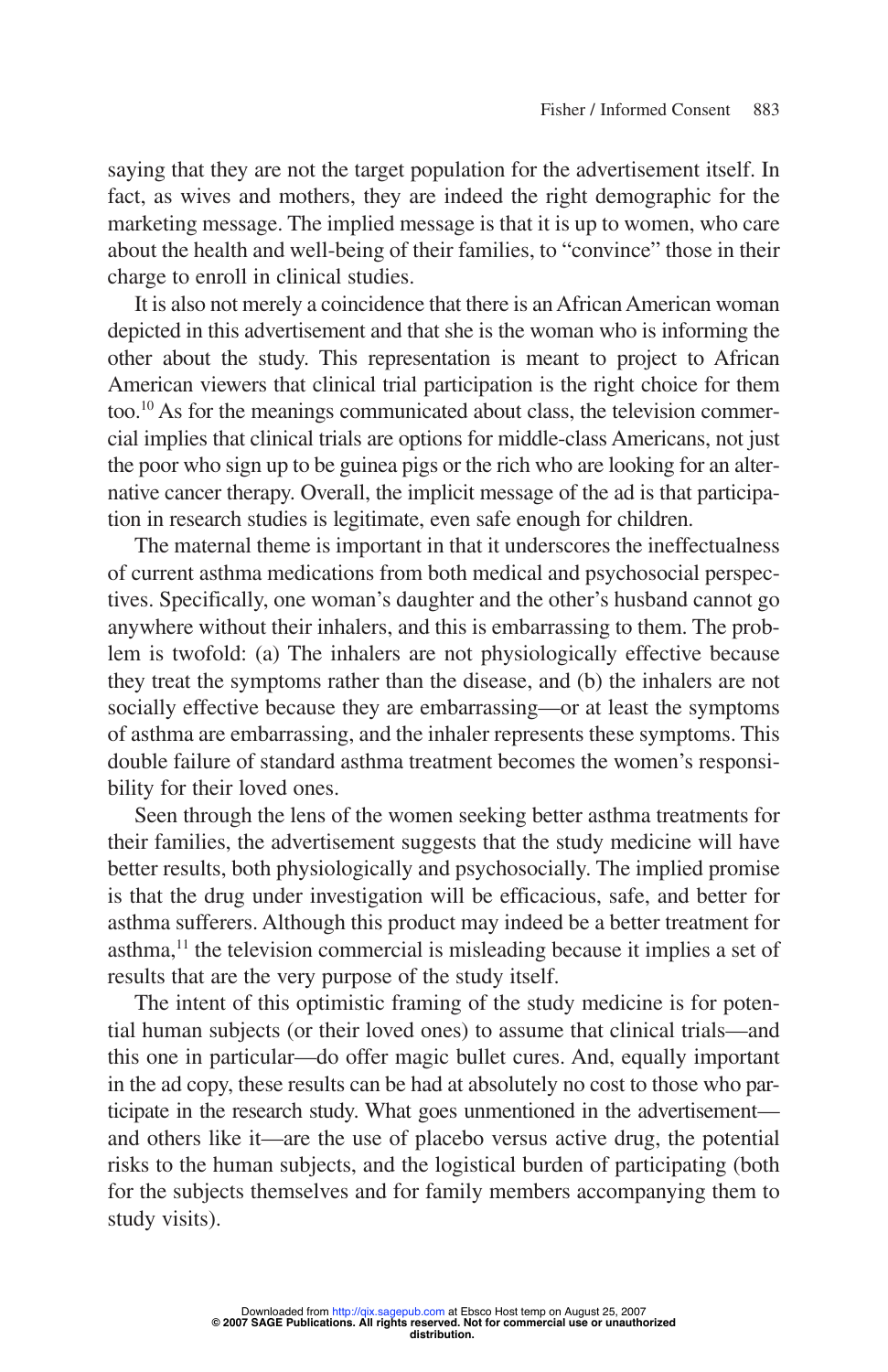The irony about clinical trial recruitment is that there are more disclaimers given to viewers as part of direct-to-consumer marketing of FDA-approved drugs and their side effects than there are of investigational products, which may prove to be neither safe nor efficacious after clinical testing.<sup>12</sup> Thus, from a regulatory perspective, the information communicated in advertisements for marketed drugs is required to be more balanced than the information about clinical trials. Given the American public's general savvy about prescription drugs and general ignorance about drug development, the difference in advertising practices must be understood as problematic. This is particularly disturbing because the information contained in ads for clinical trials is much more digestible and straightforward than information in informed consent documents. As a result of these and other recruitment strategies, it should be no surprise that advertising can have a profound impact on the decisions of potential human subjects (even after they have read informed consent forms).Yet an analysis of marketing to recruit human subjects is ungrounded without a discussion of the human subjects who do participate in clinical trials. To illustrate some limitations on informed consent, the next section will examine three cases of study volunteers' decision making about enrolling in three very different pharmaceutical clinical trials.

# **Participation & Informed Consent**

The trends in the United States surrounding participation in pharmaceutical clinical studies can be mapped onto differences in gender, race, and class (Fisher, in press). Early clinical testing of new products, called Phase I research, generally aims to determine the safety (read: toxicity) of investigational drugs in healthy humans and to establish appropriate dosage in humans for subsequent testing. These types of studies are overwhelmingly filled by low-income, minority men who participate in clinical trials in exchange for money.<sup>13</sup> In contrast, later clinical evaluation of pharmaceuticals (Phases II and III) aims to test the efficacy of these products.<sup>14</sup> Enrollment in these studies tends to be composed of individuals without health insurance and particularly White women.

In a very real sense, clinical trials have come to serve as a limited and problematic resource for disenfranchised groups. What this means in the context of the argument here is that structural variables are often much stronger determinants of participation in clinical trials than are the details of specific studies. What matters to most potential human subjects is that they will receive the monetary compensation or a form of access to health care; the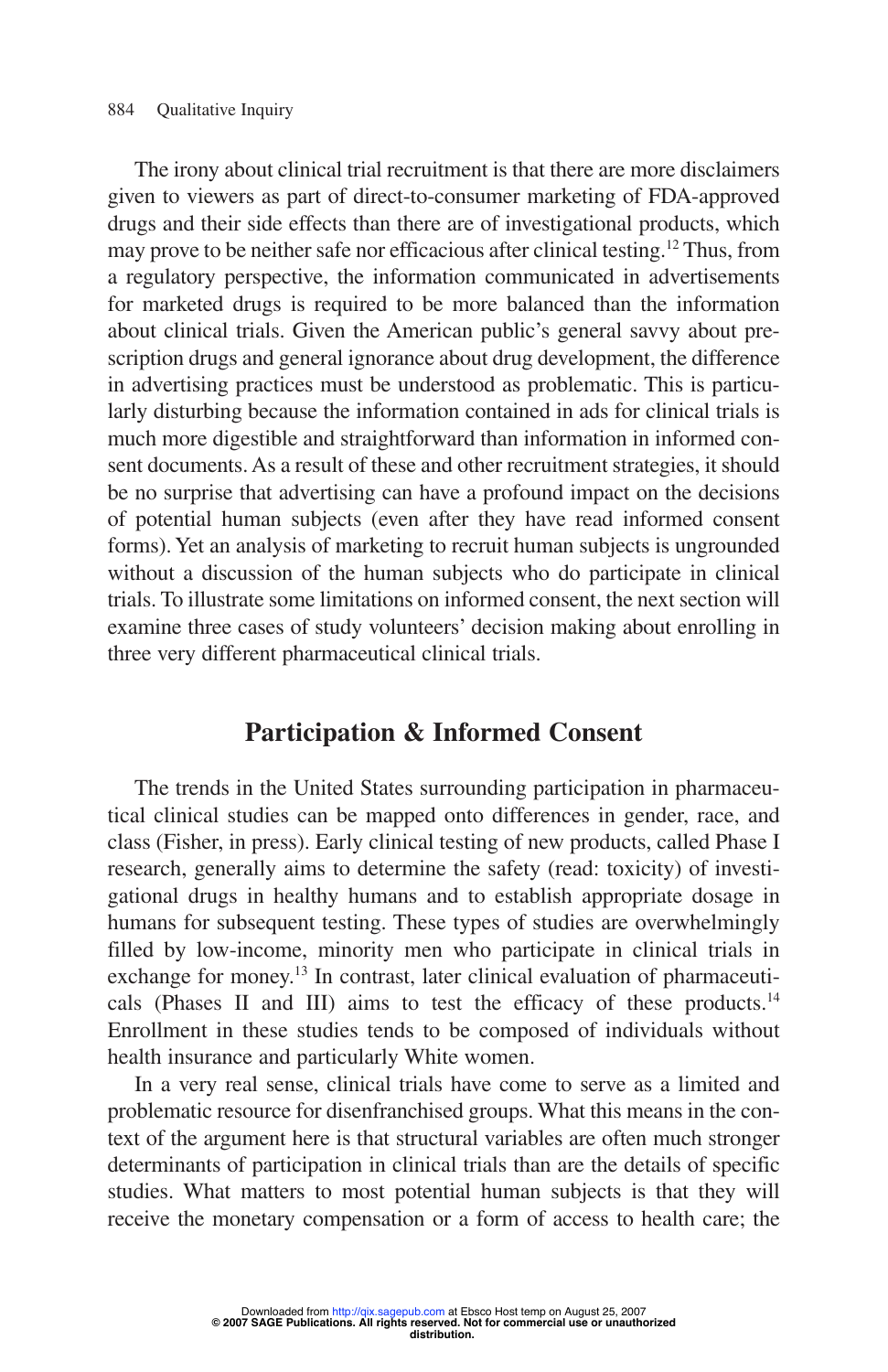risks of the study are usually of little interest to them, except in the extremely rare cases that informed consent forms are explicit about the possibility of death as a "side effect." Many individuals who have participated as human subjects in drug studies report that what mattered to them much more than the risks of the study were the logistics (Fisher, in press). When there are frequent study visits or long in-patient confinements, many individuals cannot make the clinical trial fit into their lives and must decline participation.

If potential human subjects are not particularly concerned about the details contained in informed consent forms and if most of their information comes from recruitment sources such as mass media advertisements, human subjects are making decisions to participate in studies on the basis of their impressions of what benefits clinical trials will have for them. To explore this point further, I take three examples of human subjects who have participated in pharmaceutical clinical trials. Each case highlights a different type of motivation for participation in these studies: (a) patients with progressive diseases, (b) individuals without health insurance, and (c) healthy individuals seeking income. Together, these cases illustrate that decision making regarding participation in clinical trials is more complex than is modeled in the federal regulation, which assumes ideal "autonomous" individuals weighing the pros and cons of particular studies.

# **Case 1: Progressive Diseases**

During my fieldwork in the southwestern United States on the clinical trials industry, I had the opportunity to sit in on an informed consent visit for a study to test the safety of an experimental treatment for Alzheimer's Disease. The potential human subject was a 75-year-old Latina woman, accompanied by her middle-age son. They had found out about the study through a print advertisement in a local newspaper. The ad had emphasized that human subjects could continue to take their prescribed Alzheimer's medication while taking part in the study and receiving a "study medication."

The tone of the informed consent visit was educational. The physician conducting the study spent an hour with the woman and her son to explain the disease itself and the history of the product being tested. <sup>15</sup> The most important information given about the study was that the product had previously been tested in humans and had caused the development of encephalitisin many of the participants, leading to death in several cases. The current 1-year study consisted of a retooled version of the drug, and the purpose was solely to test its safety. The mother and son were told that the study would not have any therapeutic value and that the primary motivation for participating should be altruism.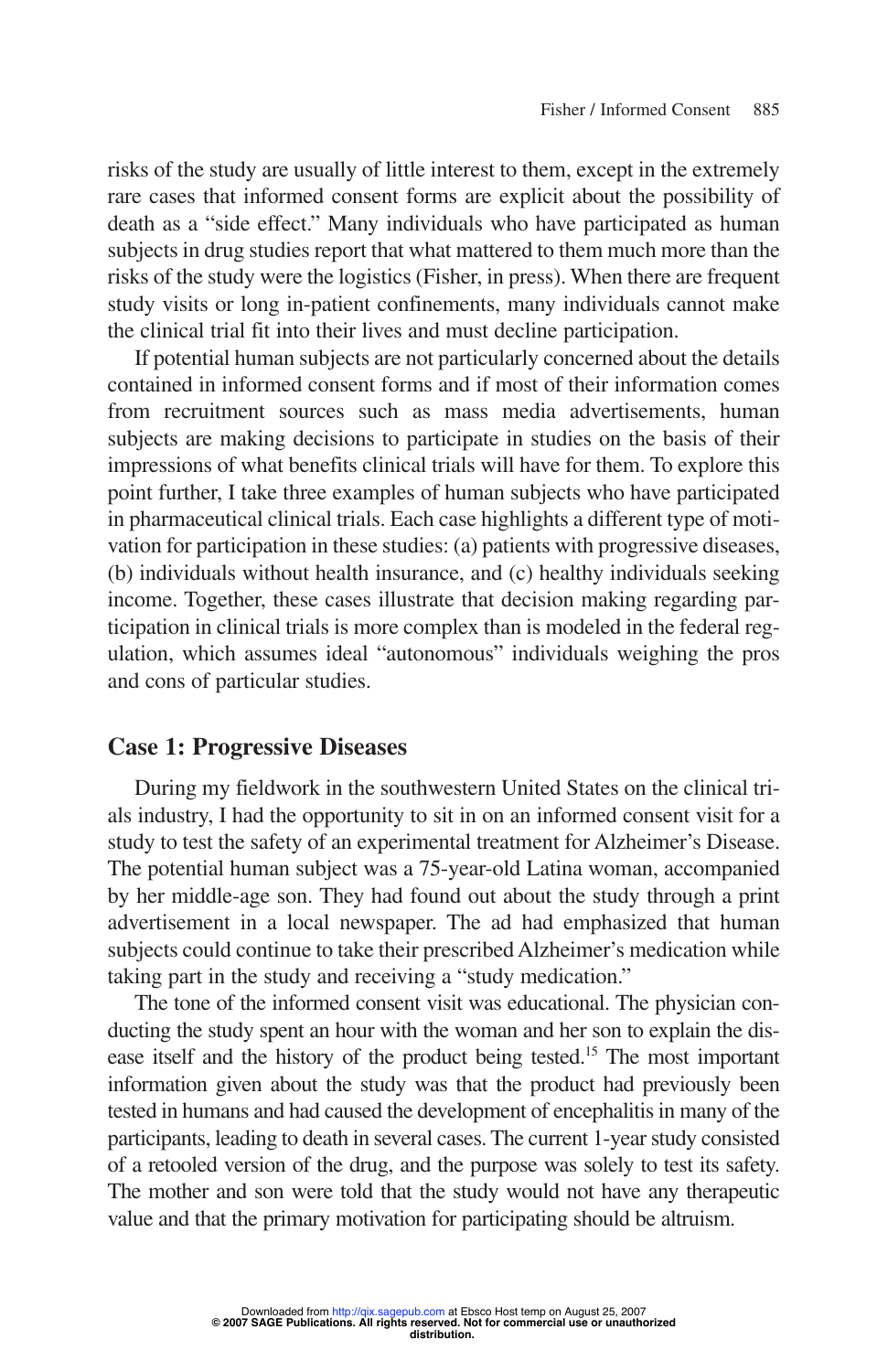After the physician finished presenting the information, he asked whether either the son or the woman had any questions. What occurred during the subsequent conversation was revealing about the assumptions that potential human subjects (and their family members) have about medical research. The son began by telling the physician how important it was to him to find an effective treatment for his mother. Although this would likely be true for any individuals watching their parents deteriorate from Alzheimer's, the son had turned to clinical research because he had recently buried his father who had suffered for many years from the same disease. The possibility of losing his mother in the same slow way was unacceptable to him. His goal, in his explanation as to why he responded to the advertisement, was to find a treatment that would curb the progression of his mother's Alzheimer's disease.

In response to the son's explanation, the physician carefully reiterated that participants would not receive any therapeutic benefit from the study. He explained that although the study included a rigorous evaluation, including magnetic resonance imaging (MRI) at the outset to establish the diagnosis of Alzheimer's disease, there would be no further tests during the course of the year to assess the amount of deterioration participants had experienced because of their illness. Despite being assured that the study would do nothing to improve his mother's condition, the son actively continued to search for a therapeutic benefit for his mother. <sup>16</sup> For example, he hypothesized that his mother might experience an improvement in her illness if the treatment was later proved to be efficacious. He posited that even if the purpose of the study was not to help his mother, the drug could still work to that effect. The physician quickly told him that in order for the drug to have any effect, it would have to be administered regularly, and this study included only one dose and lengthy follow-up.

After much more exchange between the physician and the son, it appeared that the son had indeed accepted that his mother would not improve from participating in the clinical trial. Instead of using this opportunity to thank the physician and leave, the son settled on the diagnostic benefits of participating in the study as sufficient reason for his mother to enroll. His mother had only the most basic health coverage through Medicare, and he was attracted to the idea that she would be able to have a very expensive MRI performed. Even though he had responded to the ad because he hoped for a miracle cure for his mother, the son had his mother sign the consent form to enter a study that would have no therapeutic benefit and would have significant risks. It seemed that the son had made up his mind that his mother would participate in the study prior to hearing the details. What the informed consent visit achieved was to give him new reasons for justifying her participation.<sup>17</sup>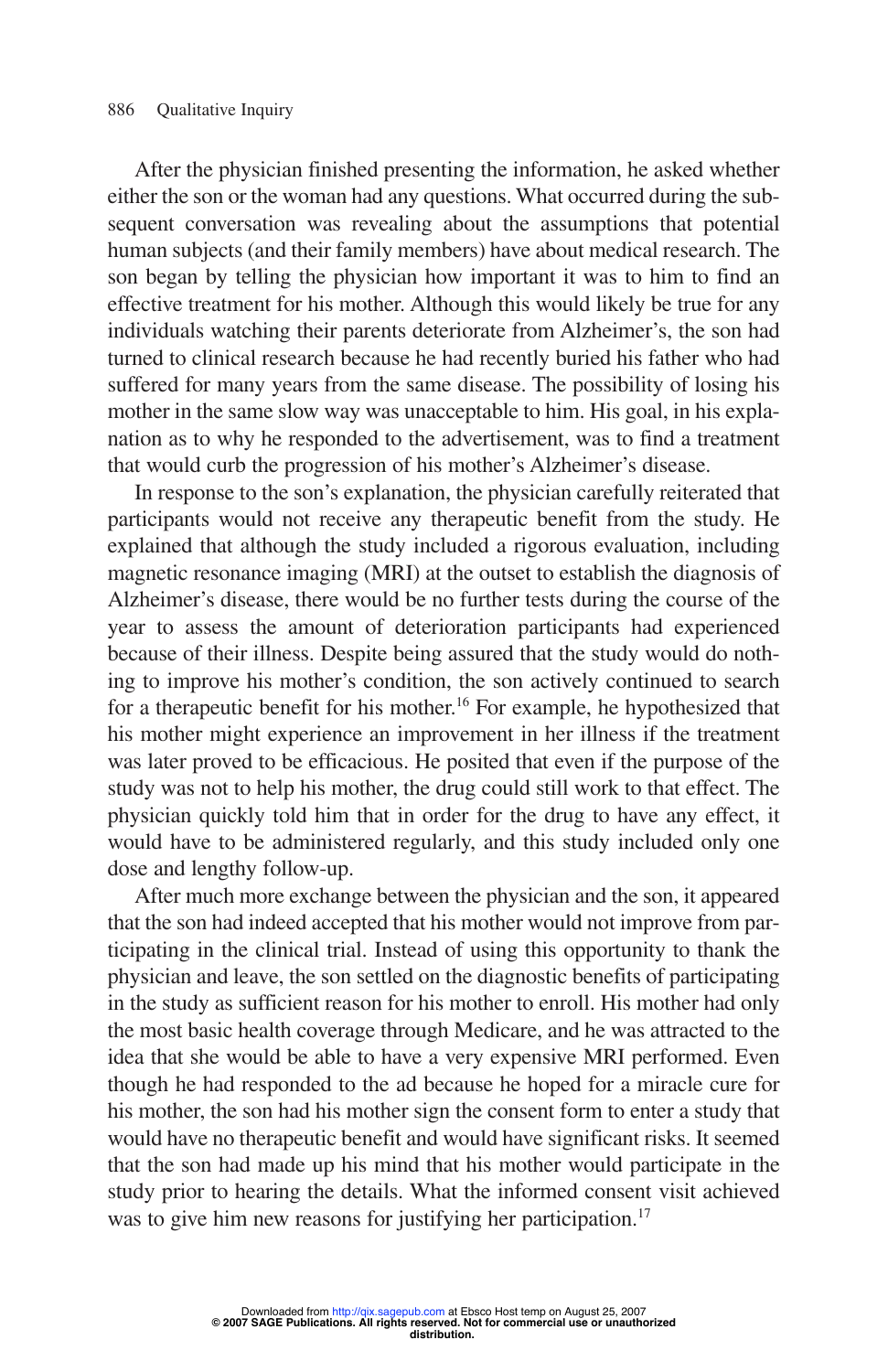#### **Case 2: Health Insurance Status**

A White woman in her late forties volunteered for a clinical trial to test the efficacy of a product to treat a condition known as "overactive bladder." When I interviewed her, she had been enrolled in the clinical trial for approximately 6 months, and she described these few months as life changing. Before seeing an advertisement about the study, she said that she was well aware that she had a medical condition that needed treatment. As someone who worked hourly jobs most of her life, she had not had any form of health insurance since becoming an adult. She described for me the embarrassment that overactive bladder had caused, leading her to pay out of pocket to see a physician and get a prescription for treatment. After filling the prescription for a brand-name drug, she decided that she would use the treatment sparingly. Because it was so prohibitively expensive, she would not be able to fill it as often as she should. During the next few months, she had several "accidents" at work, resulting in her losing her job and the little means she had to fill the prescription. She was out of work for several months when the first "miracle" happened.

She recalled hearing an advertisement on the radio that she felt described her perfectly. According to her, the ad stated that a clinic was seeking participants for a 6-month evaluation of an overactive bladder drug for individuals currently not taking any medications for this condition. Not only would the study offer free medical evaluations and "medicines," but it also promised a stipend. Because she was no longer employed, the small income she would receive confirmed even further that the study was indeed "perfect" for her. She immediately called the toll-free number and was scheduled to screen for the study. In response to my questions, she told me that she could not recall much of what was discussed in the informed consent form, including any of the risks of the trial. What she remembered was feeling concerned that she might not get the treatment because some participants would receive a sugar pill. She went on to say that these worries were unfounded because she is sure that she got the drug; her symptoms cleared up entirely, and she experienced "dry mouth," a common side effect of the drug.

As the trial elapsed, she began to worry about the end of the study. She dreaded losing access to the drug because of her continued inability to pay for any treatment herself. To make matters worse, she had been able to find a new job and feared losing it if she was no longer being "treated." At the beginning of the 6th and what was to be the final month of the study, the second "miracle" happened. The study coordinator told her that the pharmaceutical company had decided to extend the study by an additional 12 months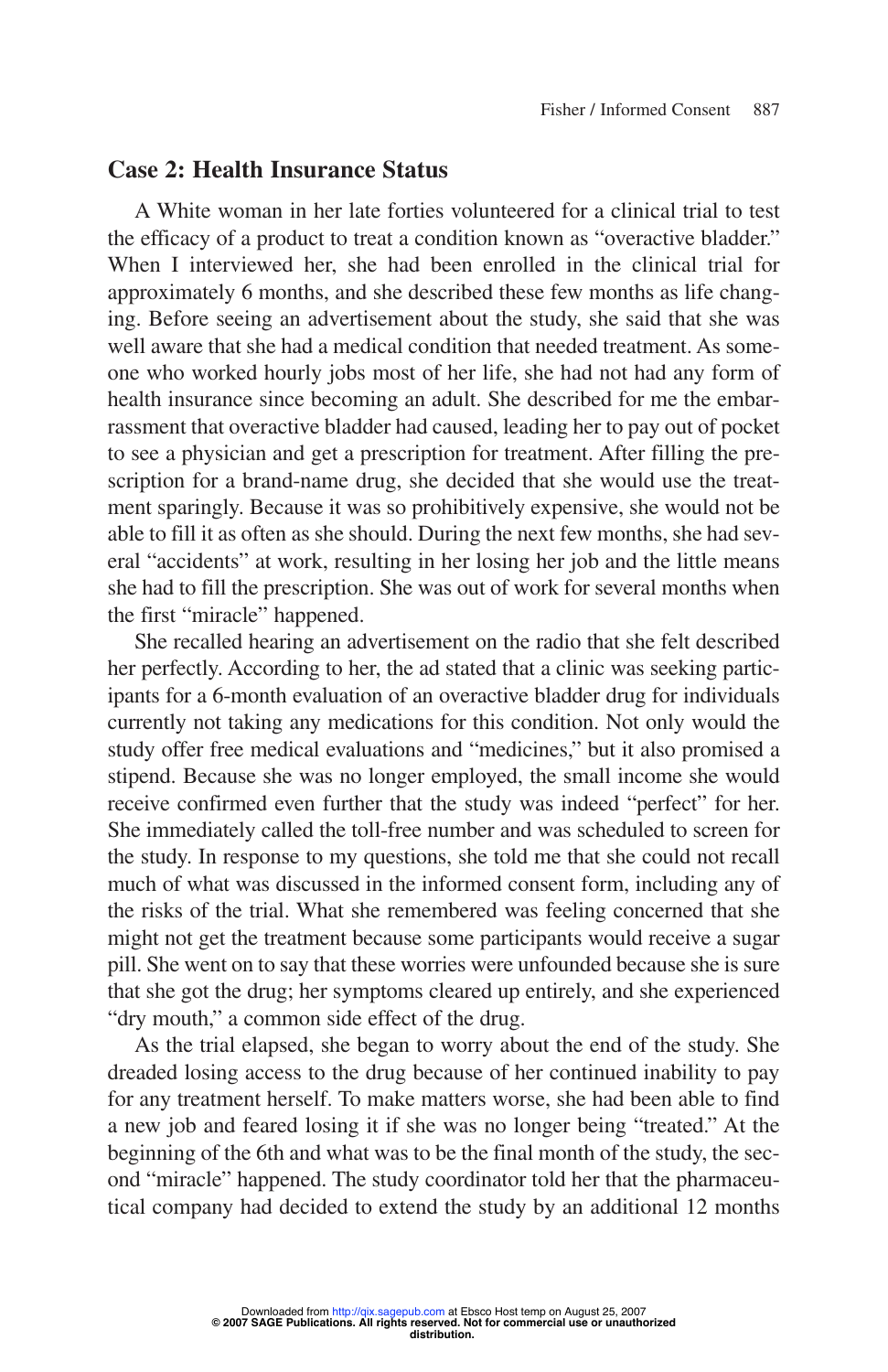and asked her if she would be interested in continuing her participation. She described this news as immediately lifting an incredible burden. She said that the clinical trial had been life changing and its extension a godsend. In her estimation, clinical trials were the perfect option for people without health insurance suffering from medical problems. This case indicates that information about risks contained in the consent form did not matter compared to having limited access to a "treatment" that she otherwise could not afford.

#### **Case 3: Healthy Human Studies**

Generic advertisements appear daily in newspapers, on the radio, and in public transportation to recruit healthy individuals into clinical trials. In large cities where there are "clinics" specializing in drug studies of this type, the prevalence of these ads confers legitimacy on these studies, billed as "good, easy, fast money."18 One of my interviewees who had participated in a healthy human study had an experience that sheds considerable light on the process of enrolling in drug studies to test new pharmaceutical products for safety.

I interviewed a Latina woman in her early thirties who described her interest in volunteering for a healthy human study as motivated by the desire for additional income. She was a single mother with a fairly low-paying job, and she thought that volunteering for a well-paying clinical trial would do a lot to provide additional money to see her through a few months. She called the toll-free number and was informed about several studies for which she prequalified—based on sex, age, and so on—and could select one for which to screen. She told me that the woman on the phone told her about a vaginal endometriosis study, and this study appealed to her because she had once been diagnosed with endometriosis, and it was something she knew a little bit about. She also felt from her personal experience that women's health problems are not as well understood as they should be and that being in *that* study would not only benefit her economically but that it was something she could feel proud of participating in too.

When she arrived at the clinic to screen for the study, she was given a lengthy informed consent form to read and paperwork about her medical history to fill out. She also received a presentation with a group of other potential subjects by one of the staff. She told me what she could not understand was why the woman presenting the information kept talking about attention deficit disorder when she was there for an endometriosis study. She interrupted the staff person to clarify, and she was told that she was, in fact, in the process of screening for an attention deficit disorder (ADD) study.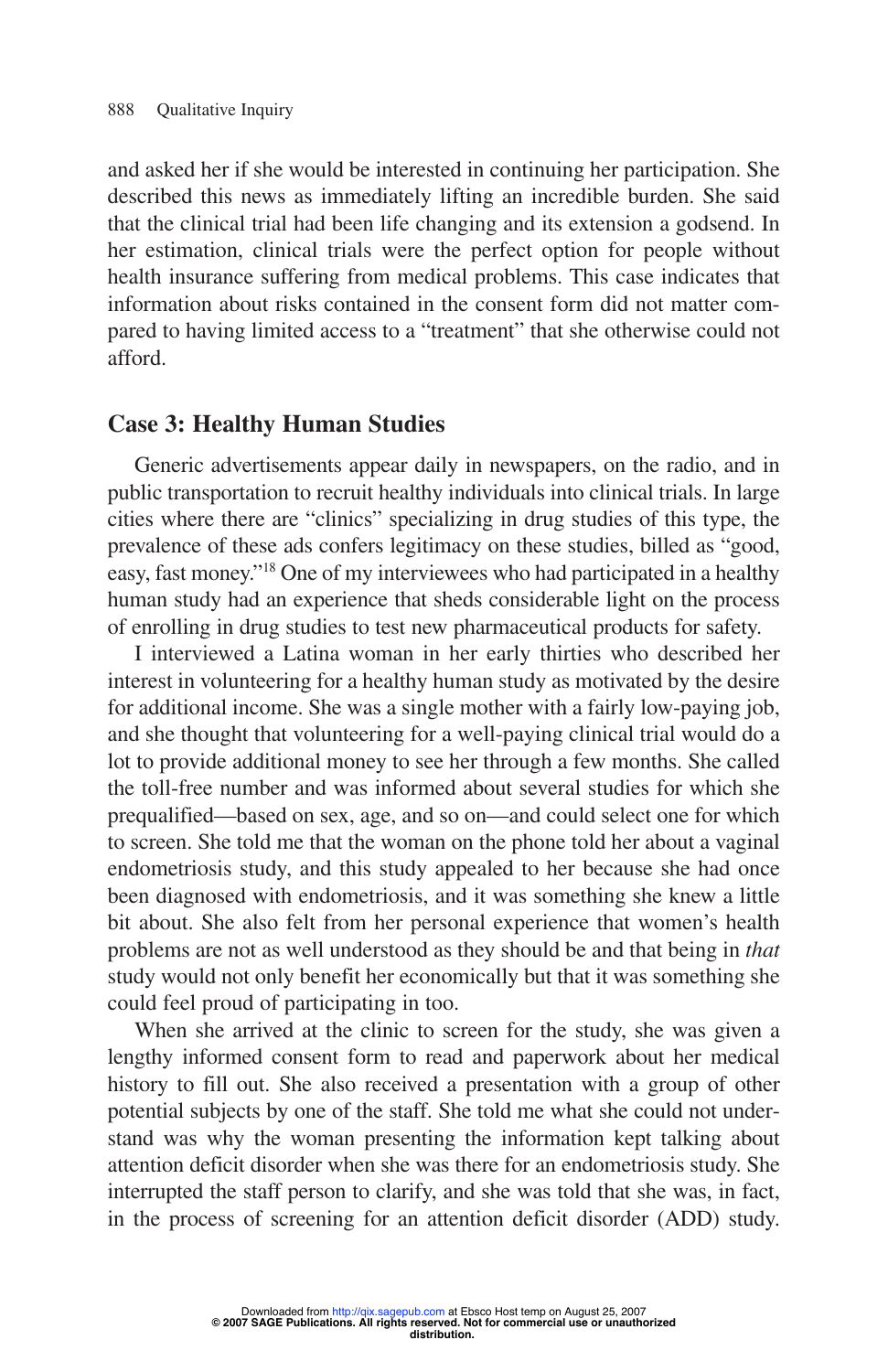When she told the woman that it was not the study she had signed up for, the woman assured her that she was equally qualified for the ADD study. She told me she hesitated only for a moment. She asked how much the ADD studied paid, and because it was the same amount  $(\$2,300)$ , she signed the form. When I asked her, she said she did not know what the risks of the ADD study might have been and had no idea how those risks might have compared with any risks in an endometriosis study. She said that what was important about volunteering for a study was the original motive—the income she could earn—not any reasons associated with any particular study. Although she indicated that she would have been more "proud" to have participated in the endometriosis study, those details were somewhat interchangeable compared to the bottom-line stipend amount that motivated her primary interest in participating in a clinical trial. Informed consent did not matter much in the face of financial need.

These three cases are meant to illustrate the disconnect between the reasons why individuals participate in clinical trials and U.S. federal regulation to protect human subjects. Holding autonomy and informed consent as the model for ethical practice, federal regulation places decision making about study participation within a vacuum, stripping it of all social contexts (Corrigan, 2003; Fisher, 2006b). Qualitative approaches to evaluating why individuals enroll in clinical trials are critical for understanding how structural conditions shape those decisions.

A healthy critique of the ethical principle of *autonomy* does not, of course, imply that individuals cannot and do not exert agency in relation to the clinical trials industry. Individuals are clearly savvy about the choices that they make about whether to participate in studies. In fact, those who participate in healthy subject studies are incredibly insightful about the exchange in which they are engaged with the pharmaceutical industry. <sup>19</sup> Instead, what I am arguing is that the principle of autonomy—and the formal procedure of informed consent—is insufficient to protect individuals from research abuses.

# **Conclusion**

This article has introduced some of the ways in which current U.S. regulation fails to protect human subjects in pharmaceutical clinical trials. By highlighting recruitment strategies that confer both explicit and implicit meanings and expectations about study participation, I have argued that the information that potential human subjects receive about clinical trials is often misleading and that this initial information is more salient than anything contained in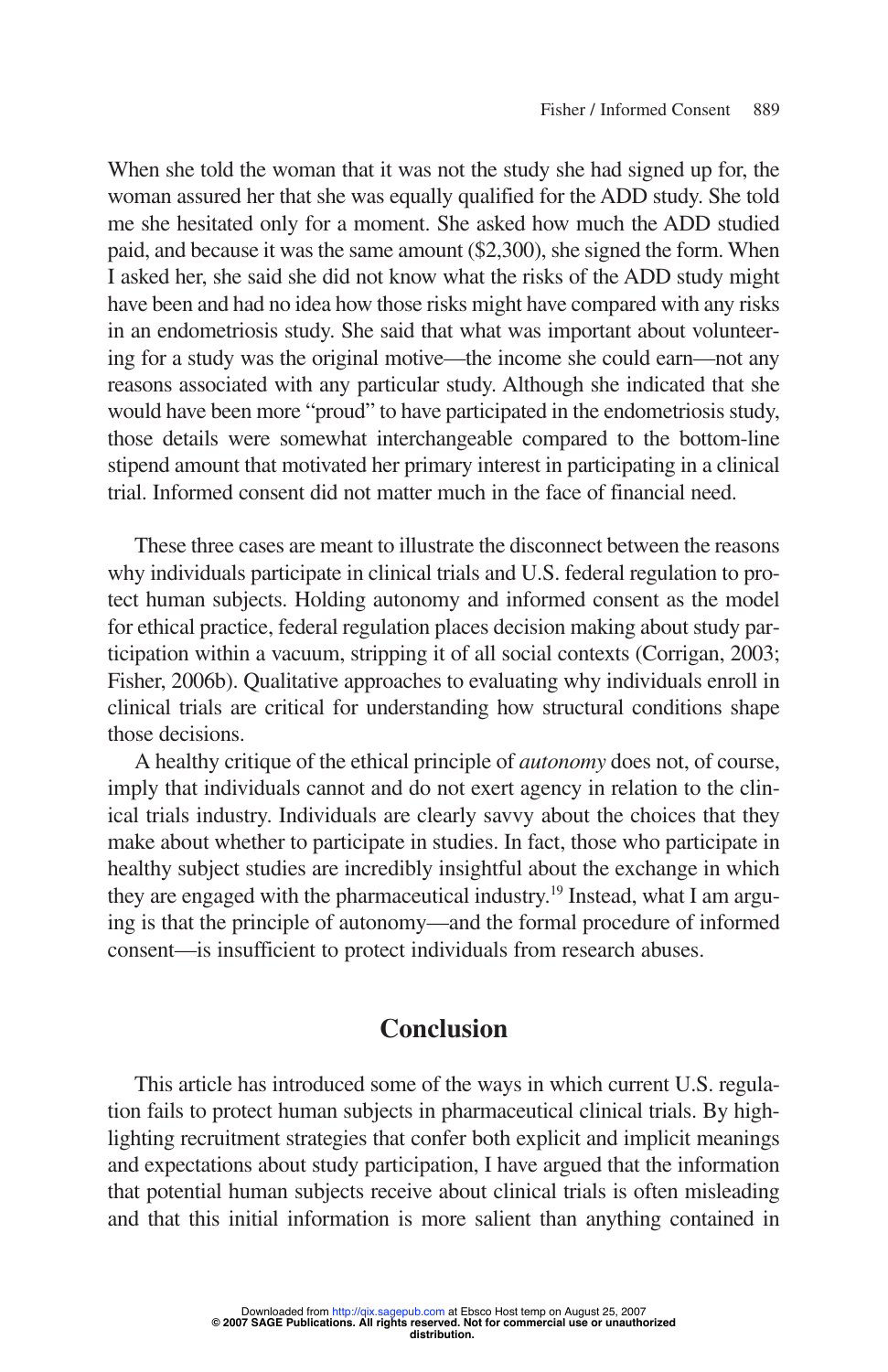informed consent forms. The irony of the regulation (or lack thereof) surrounding recruitment for clinical trials is that marketers have more freedom in crafting messages about investigational drugs than do marketers in advertising FDA-approved prescription drugs to consumers. The second part of this article drew on field research to illustrate some reasons why individuals participate in clinical trials and how these motivations (i.e., intractable disease, lack of health insurance, economic need) appear vastly more important to subjects than information contained in informed consent forms.

Bioethicists and policy makers have proposed new models of informed consent for revitalizing the process and making consent more robust. Proposals have included more mainstream ideas, such as de-emphasizing consent forms and stressing ongoing information and opportunities for consent, to more radical models, such as advocating for partnerships between researchers and subjects. Responding to the impotency of informed consent forms to communicate effectively to potential human subjects, these alternative models seek to engage subjects in more dialogue throughout the course of their involvement in clinical trials.

A limitation of all these proposed models for consent is that they are unable to account for imbalances of power, not only between researchers and subjects but also among groups and institutions within society. By focusing on *how* subjects participate but ignoring *why* they participate, current informed consent models artificially circumscribe subjects' decisions within a dyadic vacuum of clinical relationships. More important, this focus operates to hide the broader implications of pharmaceutical research and the insufficiency of informed consent as a mechanism to lessen the burden of research on disadvantaged groups.

What must become the focus of attention is that clinical trials have become a way for people to earn some income or have access to the medical establishment. Current federal regulation does not acknowledge these facts in its guidelines on "vulnerable populations" or in its rules for good clinical practice. Although I am not arguing for a prohibition against recruiting the uninsured or the poor for clinical trials, I am calling for a reevaluation of the *structural conditions* in the United States that make clinical trial participation necessary for these groups. In the congressional investigations in the 1970s on the use of prisoners for medical research, for example, U.S. Senator Edward Kennedy coupled his call for human subjects protection with a call for prison reform. In his view, the avidness with which prisoners participated in studies (for money, for reduced sentences, for better food, etc.) signaled that something was wrong with the penal system (Hornblum, 1998). Likewise, today's environment surrounding clinical trial participation signals gross problems with our health care system and with our distribution of economic and social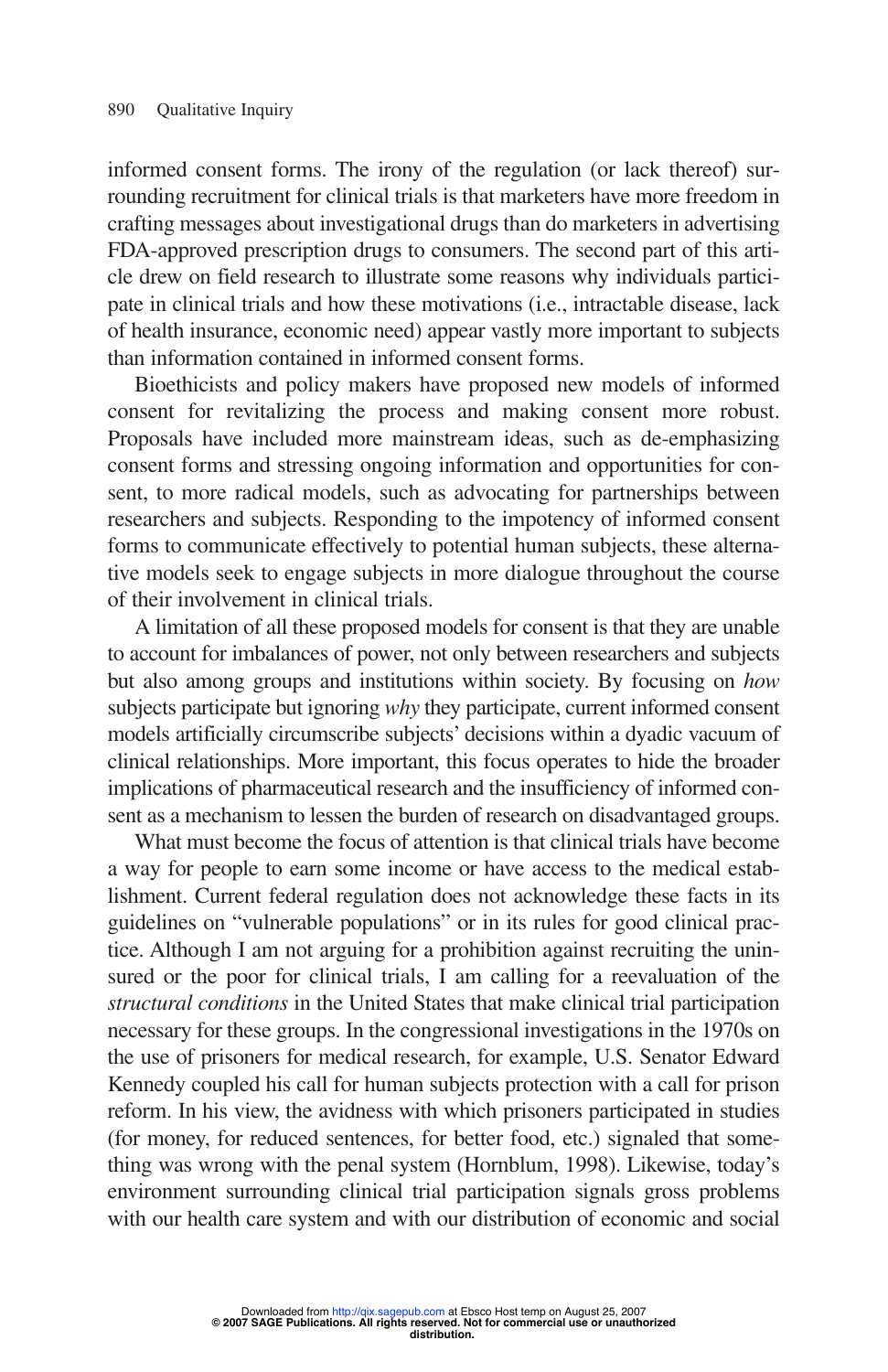opportunities for American citizens and others. These issues become more urgent as clinical trials are increasingly globalized and affect diverse groups. It should be a priority to ameliorate the conditions that have contributed to the creation of populations of disenfranchised individuals who are ready to consent to pharmaceutical clinical trials regardless of the risks.

# **Notes**

1. It could also be that the increased speed in filling clinical trials accelerates the process of finding out if a product under development is not going to be efficacious, thereby indicating to pharmaceutical companies to stop further clinical testing.

2. Specifically, before 1990, more than 80% of all pharmaceutical clinical trials were conducted at universities; today, only 30% continue to be conducted in these settings (CenterWatch, 2005).

3. Within the global context of drug development, the pharmaceutical industry has also claimed that it is seeking treatment-naïve human subjects in the developing world. According to this position, human subjects who have never received treatment for their illnesses are especially valuable test populations because they provide a more accurate assessment of the investigational product. Those analyzing the ethics of "treatment-naïve" subjects (e.g., Petryna, 2006) must be cautious, however, not to buy into the pharmaceutical industry's rhetoric and must instead be prepared to see this framing as scientific and moral justifications for enrolling vulnerable human subjects who have no other access to medical treatment.

4. Most notably, the cases of human subject abuse and research misconduct under inquiry by Congress were related to the U.S. Public Health Service's syphilis study (Tuskegee) and widespread research on prisoners. For detailed discussions of these cases, see Jones (1981), Harkness (1996), Hornblum (1998), and Reverby (2000).

5. The explicit protection of Americans was indeed the intent and the effect of the regulation. Moreover, the regulation only covered—and continues to cover—human subjects research funded by or submitted to the U.S. government as evidence of product safety and efficacy. This means that research that is privately funded and is not submitted to the FDA is not subject to the regulation. For example, much of private-sector research on stem cells and human cloning is not regulated or overseen by the U.S. government.

6. These include the Institute of Medicine (IOM) and the Secretary's Advisory Committee on Human Research Protections (SACHRP).

7. The model of research as collaboration may be particularly effective in social science or behavioral research. Participatory action research (PAR) has been hailed as a way to collect data on social problems while empowering human subjects who become participants in the research process. For a discussion of PAR, see Hall (1992) and Reason and Bradbury (2006).

8. These advertisements also serve to legitimate the pharmaceuticalization of many conditions. This seems to be particularly true in the domain of so-called lifestyle drugs like those targeting mood disorders. To extrapolate somewhat from David Healy (2006), advertisements for clinical trials that aim to recruit subjects for anxiety or depression studies further validate these psychological states as those that need pharmaceutical intervention regardless of whether individuals respond to the particular ad or ever volunteer for clinical trials.

9. This advertisement can be viewed online at http://www.trialbuilder.com/tv\_friends\_56 .html. Last accessed on November 16, 2006.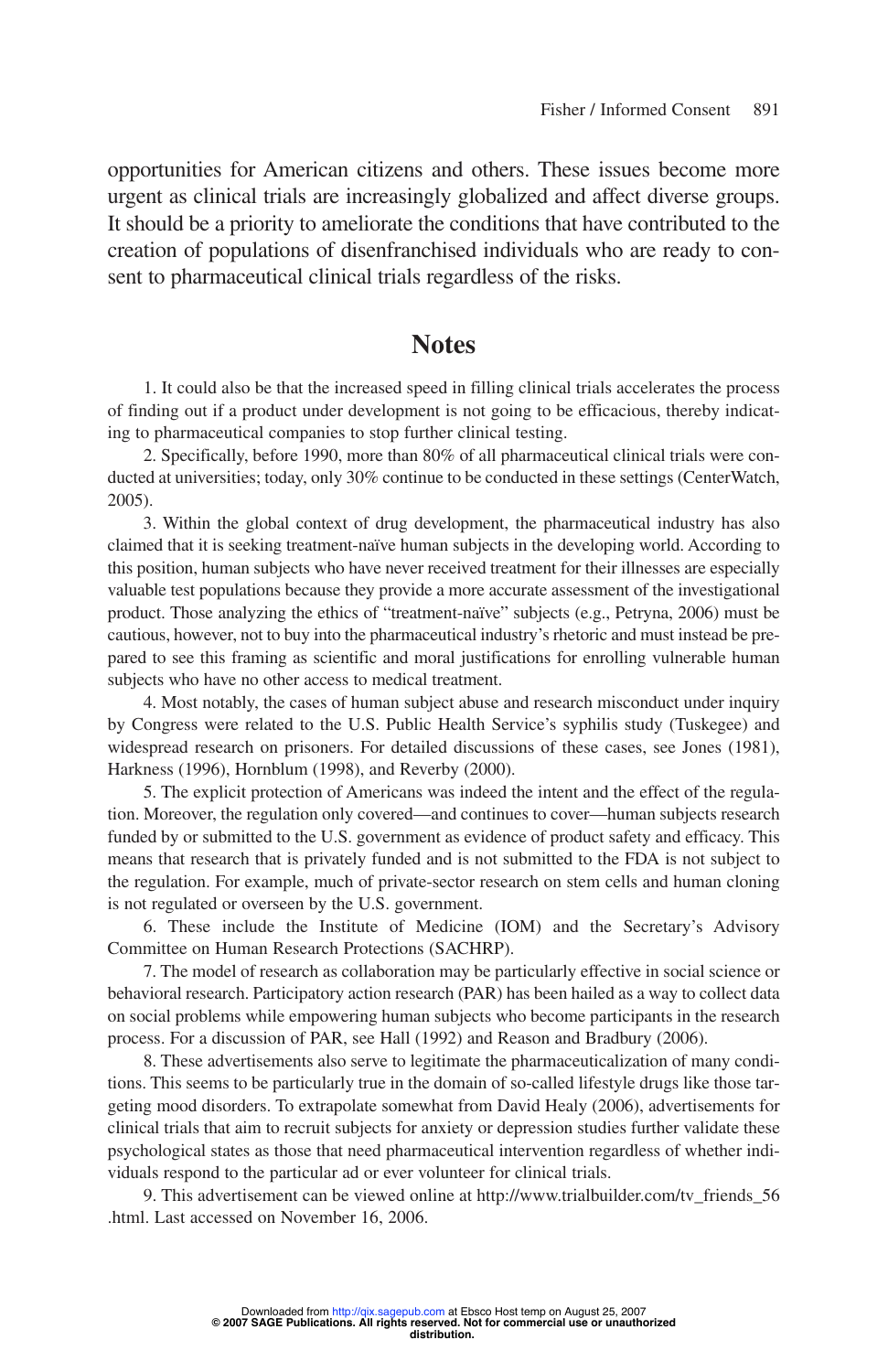#### 892 Qualitative Inquiry

10. There has been some debate about the willingness of African Americans to participate in clinical trials. Some research has claimed that as a group, African Americans are suspicious of researchers because of past cases of exploitation (e.g., Corbie-Smith, Thomas, & St. George, 2002; Gamble, 2000). A smaller body of research has suggested that African Americans are no more or less suspicious of clinical research than are Whites, but that their lower level of participation is due to less access and knowledge of studies or is due to the attitudes of African American physicians toward clinical trials (e.g., Brown & Topcu, 2003; Lynch, Gorelick, Raman, & Leurgans, 2001). I think both types of claims oversimplify past and present prejudices and structural reasons for African Americans' participation or nonparticipation. I also find it problematic that these types of studies often assume that participation in clinical trials is unequivocally in the best interest of this or any group. For discussions about the politics of inclusion of minorities in clinical studies, see King (2000) and Epstein (2004).

11. I should note that I am in no way making claims about the efficacy of the investigational drug that was being studied in this clinical trial. I am merely using this particular advertisement to illustrate implicit and explicit messages that are common in recruitment campaigns for clinical trials.

12. On direct-to-consumer advertising, see Fuqua (2002) and Ronald (2006).

13. Payment for participation in Phase I studies is determined by whether the study is inor outpatient, the length of the study, the number of doses of the investigational drug, and the potential risks associated with the product. Advertisements for Phase I trials often announce that studies will "pay up to" \$3,500, and most studies pay more than \$1,000. It is important to note that these studies, although generally safe, do have debilitating or fatal results, including a March 2006 Phase 1 study in London (Rosenthal, 2006) and a 2001 study at Johns Hopkins (Halpern, 2004).

14. Efficacy is determined in most industry-sponsored clinical trials by comparing the investigational drug to a placebo. This means that products under development have to be shown only to be better than nothing (i.e., a sugar pill) to receive approval by the FDA. In some cases of severe illness, it is impossible to randomize patients to a placebo arm of the study, but most pharmaceutical companies prefer placebo-controlled trials because they are considerably cheaper and because it is much easier to show efficacy (Fisher, 2005; Petryna, 2006).

15. It is quite unusual in the private sector for physicians to discuss informed consent with potential human subjects. This job is usually left to study staff, such as the research coordinator assigned to the study (Fisher, 2006a). In this case, the study was deemed sufficiently complex and risky, and the physician felt that he should conduct these interviews himself.

16. Belief in a therapeutic benefit to clinical studies when there is none is referred to as a "therapeutic misconception." See Appelbaum and Lidz (in press) for an important review of the literature and recommendations for minimizing these beliefs in human subjects. Elsewhere, I develop the concept of *procedural misconceptions* to highlight the ways in which clinical contexts can create false expectations about research in human subjects (Fisher, 2006b).

17. Although my inclination is to problematize the paternalism that I witnessed in the relationship between the mother and son, it was impossible for me to determine the degree to which the woman had already been affected by Alzheimer's disease. What is probably more worthy of discussion is the physician's acceptance of the son's role as decision maker without evaluating the competency of the woman to make decisions for herself. For an interesting example of public controversy surrounding consenting on others' behalf, see Chun and McEneaney (2006), who discussed the case of NewYork City orphans who were enrolled in HIV clinical trials with the consent of the city authorities.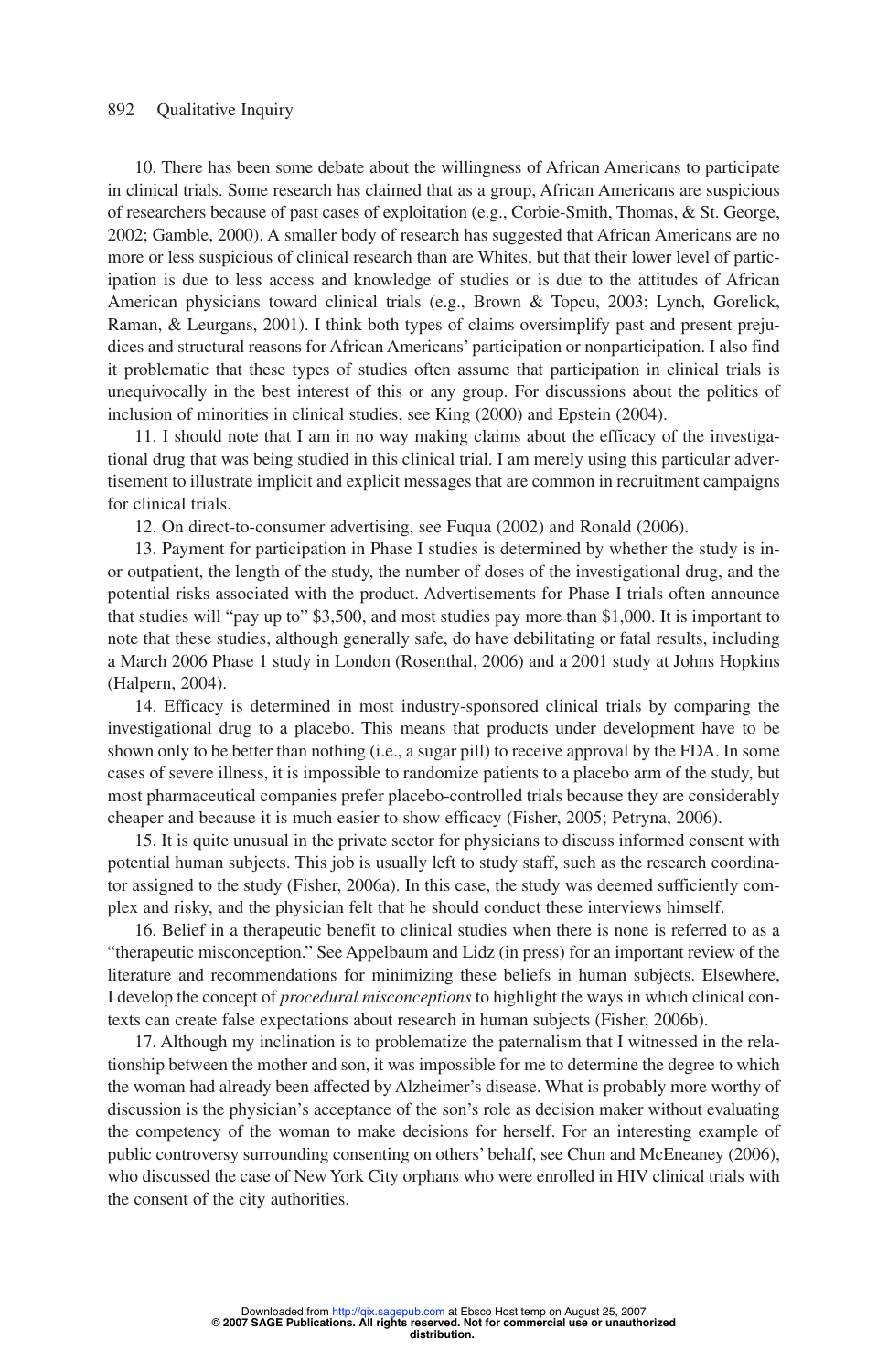18. These were the terms used to describe ongoing clinical trials in a recruitment call I received on my answering machine in January 2005.

19. One interviewee likened participation in Phase I studies to prostitution: "They're paying a big amount of money to just use our bodies for that amount of time."

# **References**

- Anderson, D. L. (2004). *A guide to patient recruitment and retention*. Boston: Thomson CenterWatch.
- Appelbaum, P. S., & Lidz, C. W. (in press). The therapeutic misconception. In E. J. Emanuel, R. A. Crouch, C. Grady, R. Lie, F. Miller, & D. Wendler (Eds.), *The Oxford textbook of clinical research ethics*. New York: Oxford University Press.
- Brown, D. R., & Topcu, M. (2003). Willingness to participate in clinical treatment research among older African Americans and Whites. *The Gerontologist*, *43*, 62–72.
- Caplan, A. (1998). *Due consideration: Controversy in the age of medical miracles*. New York: John Wiley.
- CenterWatch. (2005). *An industry in evolution* (5th ed). Boston: Thomson CenterWatch.
- Chun, M., & McEneaney, E. H. (2006, August). *Personhood and the balance of risk and benefit: Analyzing the participation of foster children in clinical trials*. Paper presented at the meeting of the American Sociological Association in Montreal, Canada.
- Corbie-Smith, G., Thomas, S. B., & St. George, D. M. M. (2002). Distrust, race, and reasearch. *Archives of Internal Medicine*, *162*, 2458–2463.
- Corrigan, O. P. (2003). Empty ethics: The problem with informed consent. *Sociology of Health and Illness*, *25*, 768–792.
- Epstein, S. (2004). Bodily differences and collective identities: The politics of gender and race in biomedical research in the United States. *Body & Society*, *10*, 183–203.
- Epstein, S. (2007). *Inclusion: The politics of difference in medical research*. Chicago: University of Chicago Press.
- Epstein, S. (in press). The rise of "recruitmentology": Clinical research, racial knowledge, and the politics of inclusion and difference. *Social Studies of Science*.
- Faden, R. R., & Beauchamp, T. L. (1986). *A history and theory of informed consent*. New York: Oxford University Press.
- Fisher, J. A. (2005). *Pharmaceutical paternalism and the privatization of clinical trials*. Unpublished doctoral dissertation, Rensselaer Polytechnic Institute, Troy, NY.
- Fisher, J. A. (2006a). Co-ordinating "ethical" clinical trials: The role of research coordinators in the contract research industry. *Sociology of Health and Illness*, *28*(6), 678-694.
- Fisher, J. A. (2006b). Procedural misconceptions and informed consent: Insights from empirical research on the clinical trials industry. *Kennedy Institute of Ethics Journal*, *16*(3), 251–268.
- Fisher, J.A. (in press). *Medical Research for Hire: The Political Economy of Pharmaceutical Clinical Trials*. New Brunswick, NJ: Rutgers University Press.
- Fuqua, J. V. (2002). "Ask your doctor about . . .": Direct-to-consumer prescription drug advertising and the HIV/AIDS medical marketplace. *Cultural Studies*, *16*(5), 650–672.
- Gamble, V. N. (2000). Under the shadow of Tuskegee: African Americans and health care. In S. M. Reverby (Ed.), *Tuskegee's truths: Rethinking the Tuskegee syphilis study* (pp. 431–442). Chapel Hill: University of North Carolina Press.
- Hall, B. (1992). From margins to center? The development and purpose of participatory research. *American Sociologist*, *22*, 15–28.